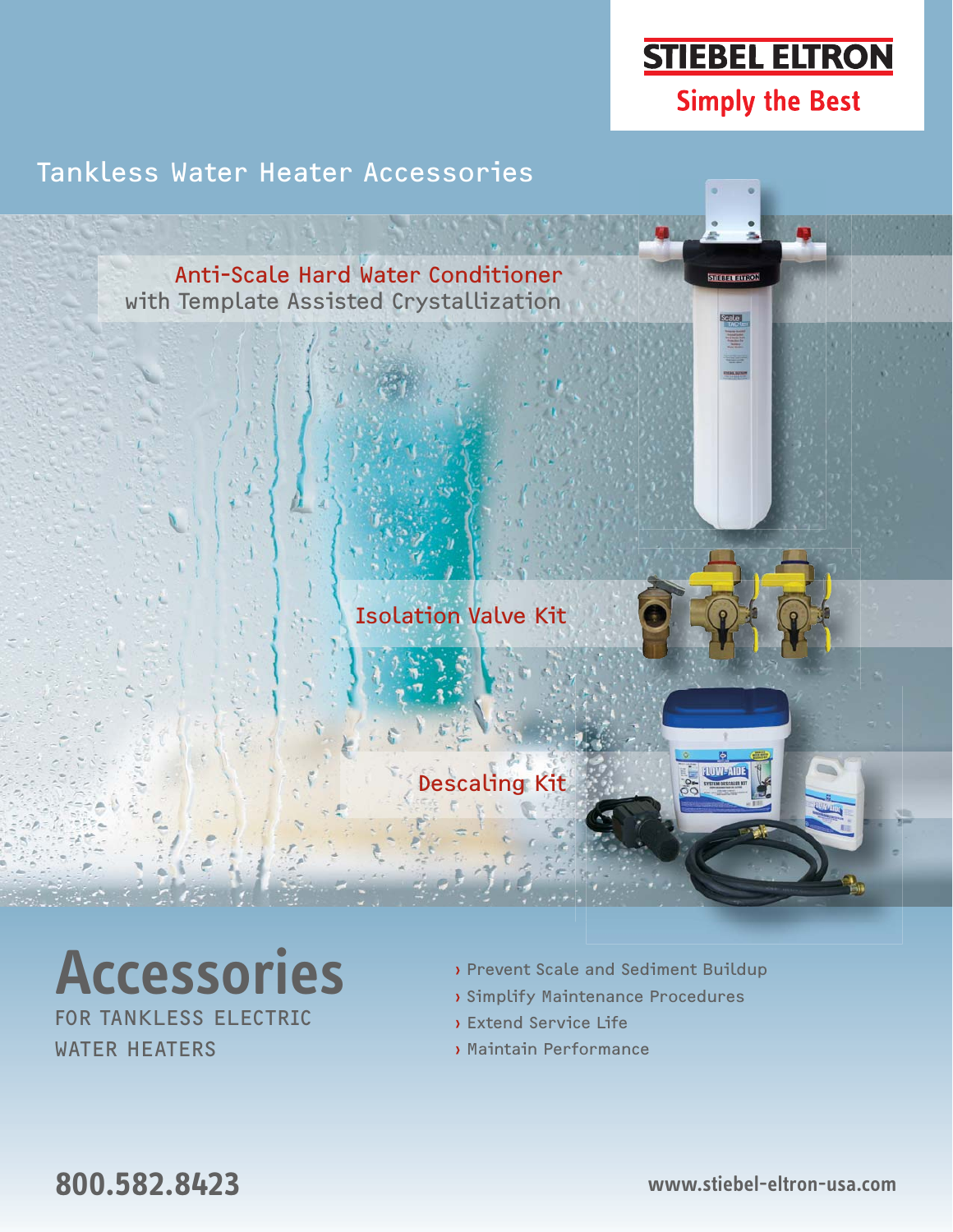- › Simplify maintenance
- › Maintain performance
- › Protect your investment

# **Tankless water heater accessories from Stiebel Eltron offer protection and ease of maintenance**

## **Isolation Valve Kit**

- **›** Allows easy servicing & maintenance
- **›** Easy to install

Isolating valves make it easy to service a tankless electric water heater and clean the cold water inlet filter screen. Our kit puts all the components needed in an easy-to-install package. Pressure relief valve is included for use in unique situations but are not required for most tankless water heater installations.

- › Lead-free construction
- › ¾" NPT connections
- › Includes inlet & outlet isolating valves & pressure relief valve

## **Flow-aide Descaling Kit**

- **›** Removes mineral scale
- **›** Restores lost performance

If a tankless water heater has lost performance due to hard water mineral deposits, our Flow-aide tankless descaling kit offers the answer. Featuring a biodegradable descaling solution and submersible pump for easy operation, the Flow-aide descaling kit may also be used as routine preventative maintenance or as part of a complete system with the Scale TACler water conditioner. Flow-Aide fluid is available by the quart as a refill kit.

- › Lead-free construction
- $\frac{3}{4}$  NPT connections for easy use



**C<sub>2</sub> LOWEAIDI ISTEM DESCALER**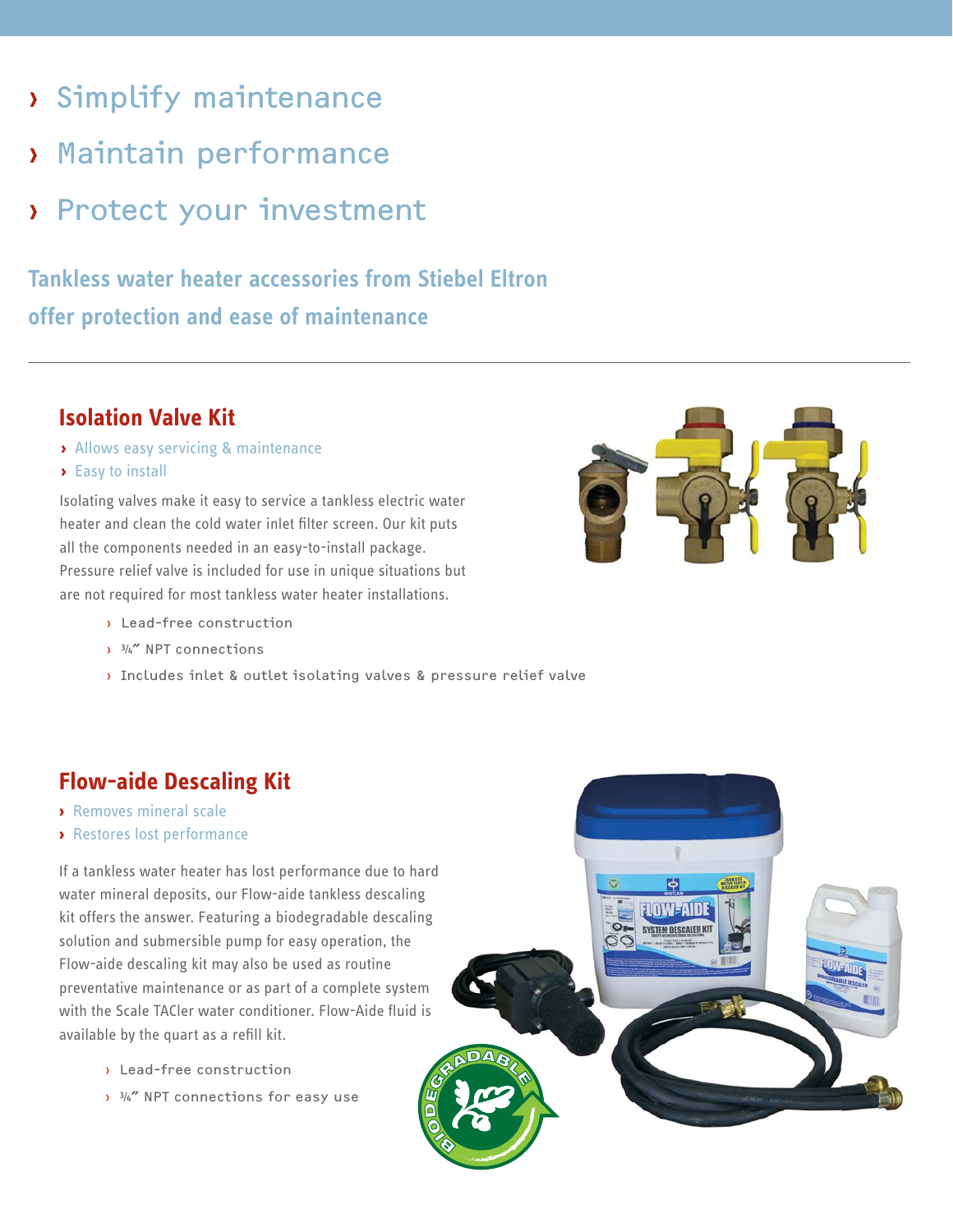### **Scale TAC-ler Template Assisted Crystallization Water Conditioner**

- **›** Salt-free water conditioner compatible with all tankless and conventional tank-style water heaters
- **›** Most effective of all non-salt water conditioners at preventing mineral scale
- **›** Nothing reduces water heater efficiency more than mineral scale

Scale TAC-ler water conditioner is compatible with all tankless and conventional tank-style water heaters. Scale TAC-ler is installed on the cold water inlet of the water heater, where it treats the water entering the water heater. It will provide protection for flow rates up to 6 gallons per minute.

Hard water mineral scale accumulating on heating elements slowly reduces performance. It affects both heat transfer and water pressure. Preventing mineral scale formation ensures your water heater's optimal performance, increasing service life, and possible preventing premature failure.

If water hardness exceeds 7 grains per gallon (GPG) or 120 mg/l (PPM) hard water treatment should be considered. If hardness exceeds 12 GPG or 200 mg/l (PPM), treatment is strongly recommended. Water heaters with existing mineral scale build-up should be treated with the Flow-Aide de-scaling system to restore original performance. Scale TAC-ler will prevent future mineral build-up.

- › Protects from harmful hard water scale
- › Protects manufacturer's warranty coverage
- › Protects equipment investment
- $\overline{\phantom{a}$  Ensures optimal performance and efficiency
- $\overline{\phantom{a}}$  Maintains water pressure and flow rates
- › Does not add chemicals to the water
- › Does not change the taste, smell, or feel of the water
- › Environmentally friendly
- › Simple installation
- › No daily maintenance
- › No salt, backwashing, chemical regeneration, or brine discharge
- $\lambda$  Does not remove beneficial minerals
- › Ideal for all tankless or tank-type water heaters
- Built-in sediment pre-filter

#### **How It Works**

**Scale TAC-ler** salt-free water conditioners use a specialized polymeric bead medium that serves as a catalyst for the formation of calcium and magnesium carbonate nano-crystals. Instead of forming hard mineral scale on surfaces, these microscopic crystals of calcium and magnesium carbonate remain suspended in solution and pass through to the drain. This process is called Template Assisted Crystallization, or "TAC." A university study determined that TAC technology was the most effective of all non-salt water conditioners at preventing mineral scale, with reduction levels consistently in excess of 90%. TAC technology passes the German DVGW W512 standard for water treatment.

These pictures show water heating elements exposed to hard water.

Note the mineral build-up on the element exposed to untreated water vs. the element protected by TAC treatment.



**STIEBEL ELTRON** 

**TIEBEL ELIR** 

**Untreated TAC Protected**